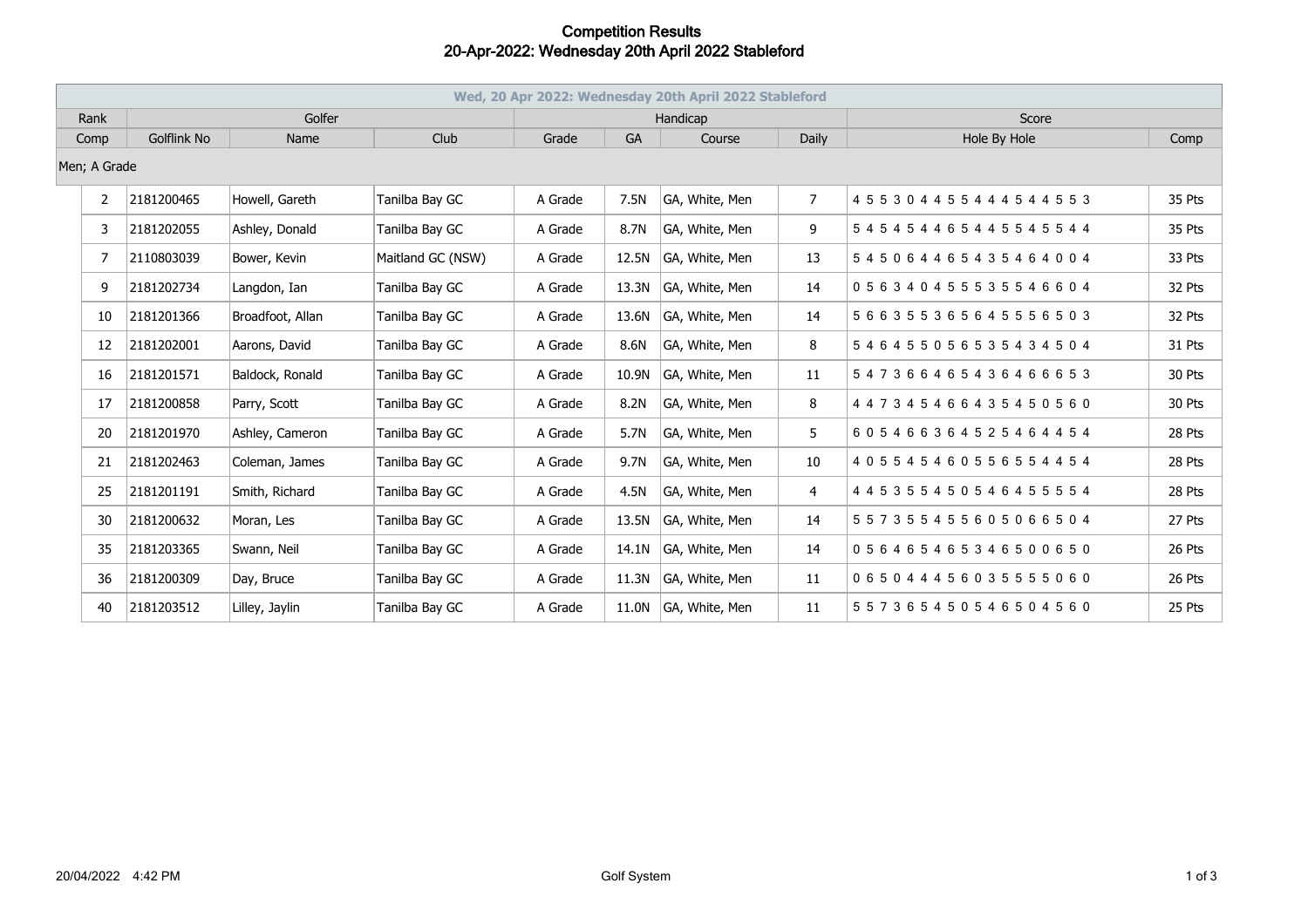## **Competition Results 20-Apr-2022: Wednesday 20th April 2022 Stableford**

| Rank         | Golfer             |                   |                   | Handicap       |           |                      |       | Score              |        |
|--------------|--------------------|-------------------|-------------------|----------------|-----------|----------------------|-------|--------------------|--------|
| Comp         | <b>Golflink No</b> | Name              | Club              | Grade          | <b>GA</b> | Course               | Daily | Hole By Hole       | Comp   |
|              | Men; B Grade       |                   |                   |                |           |                      |       |                    |        |
| $\mathbf{1}$ | 2181201650         | Chapman, Scott    | Tanilba Bay GC    | <b>B</b> Grade | 16.0N     | GA, White, Men       | 16    | 556306455535604453 | 36 Pts |
| 6            | 2181201134         | Osborne, William  | Tanilba Bay GC    | <b>B</b> Grade | 21.0N     | GA, White, Men       | 22    | 066365576445555064 | 33 Pts |
| 8            | 2181201921         | Wheeler, Jamie    | Tanilba Bay GC    | <b>B</b> Grade | 14.7N     | GA, White, Men       | 15    | 556055460625456654 | 32 Pts |
| 11           | 2181203013         | Cottrell, Brian   | Tanilba Bay GC    | <b>B</b> Grade | 20.2N     | GA, White, Men       | 21    | 456307366637455600 | 32 Pts |
| 15           | 2181200055         | Gresham, John     | Tanilba Bay GC    | <b>B</b> Grade | 19.4N     | GA, White, Men       | 20    | 656366455446566004 | 31 Pts |
| 18           | 2181202596         | Clayton, John     | Tanilba Bay GC    | <b>B</b> Grade | 15.4N     | GA, White, Men       | 16    | 455365465447060655 | 30 Pts |
| 23           | 2110800108         | Heath, Robert     | Maitland GC (NSW) | <b>B</b> Grade | 15.1N     | GA, White, Men       | 15    | 667355460446540664 | 28 Pts |
| 24           | 2181200717         | Richards, Philip  | Tanilba Bay GC    | <b>B</b> Grade | 15.3N     | GA, White, Men       | 16    | 567350455005560554 | 28 Pts |
| 28           | 2181202163         | Herbert, Craig    | Tanilba Bay GC    | <b>B</b> Grade | 19.6N     | GA, White, Men       | 20    | 067300306546466763 | 27 Pts |
| 31           | 2181203513         | Williams, Michael | Tanilba Bay GC    | <b>B</b> Grade | 18.9N     | GA, White, Men       | 20    | 655355376056505005 | 27 Pts |
| 32           | 2181200403         | Hamson, Leslie    | Tanilba Bay GC    | <b>B</b> Grade | 20.0N     | GA, White, Men       | 21    | 567407460546665604 | 26 Pts |
| 33           | 2181203213         | Hartigan, Stephen | Tanilba Bay GC    | <b>B</b> Grade | 18.8N     | GA, White, Men       | 19    | 556467575536570765 | 26 Pts |
| 34           | 2181201048         | Sykes, Brett      | Tanilba Bay GC    | <b>B</b> Grade | 15.7N     | GA, White, Men       | 16    | 566054405006665564 | 26 Pts |
| 39           | 2110804005         | Carey, Ian        | Maitland GC (NSW) | <b>B</b> Grade | 17.3N     | GA, White, Men       | 18    | 567465400647504565 | 25 Pts |
| 41           | 2181200211         | Brown, Richard    | Tanilba Bay GC    | <b>B</b> Grade | 20.4N     | GA, White, Men       | 21    | 566466550040606664 | 25 Pts |
| 42           | 2181201101         | Hughes, Dean      | Tanilba Bay GC    | <b>B</b> Grade | 20.3N     | GA, White, Men       | 21    | 607464450046056660 | 25 Pts |
| 45           | 2181201586         | Smith, Nigel      | Tanilba Bay GC    | <b>B</b> Grade | 17.6N     | GA, White, Men       | 18    | 656305005557546075 | 24 Pts |
| 53           | 2110803809         | Horn, Darrell     | Maitland GC (NSW) | <b>B</b> Grade |           | 21.5N GA, White, Men | 22    | 667400465046600065 | 20 Pts |